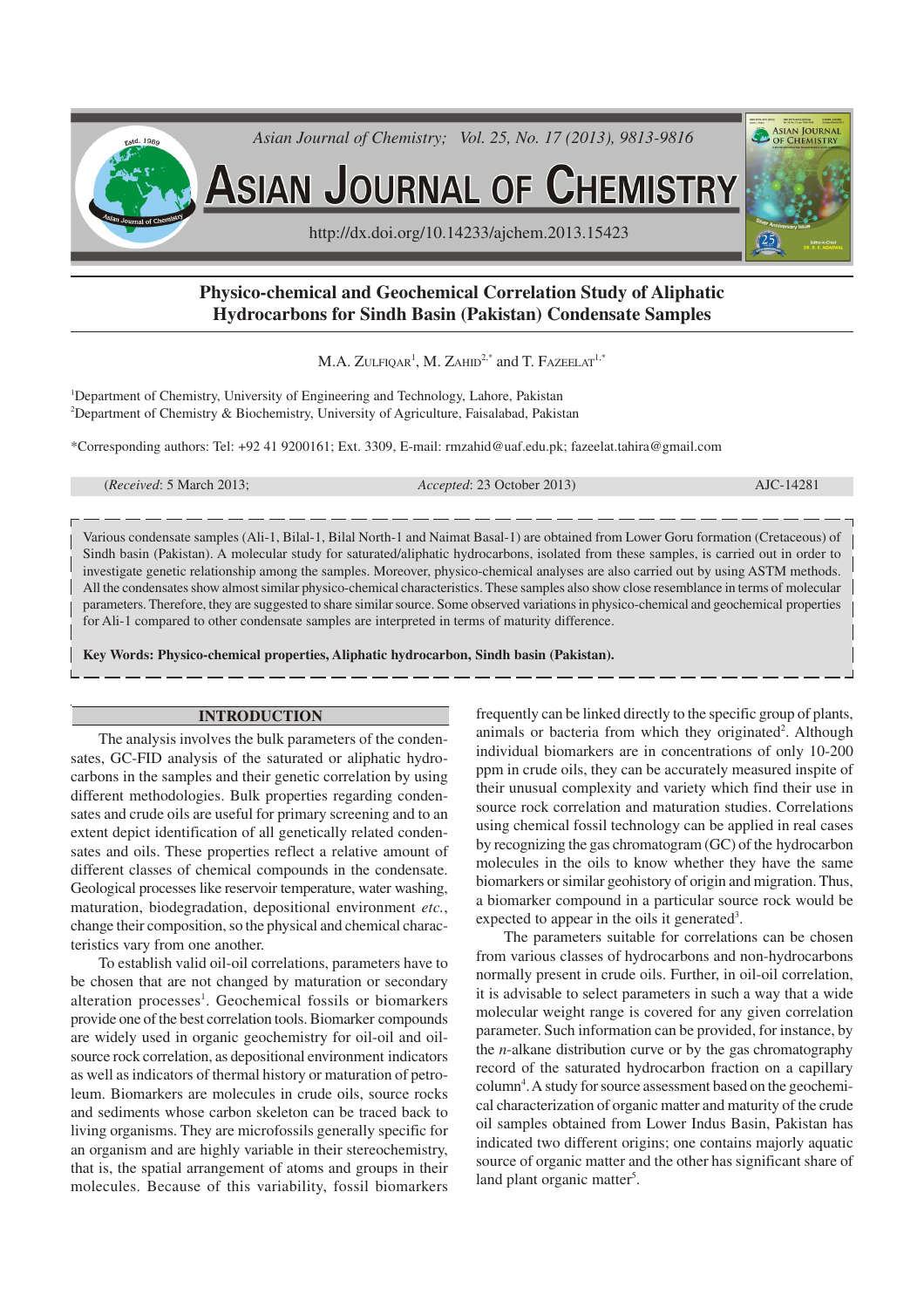# **EXPERIMENTAL**

In the present study, four condensate samples from Lower Goru formation (Cretaceous) of Sindh basin are used. These samples were provided by Orient Petroleum International Inc. (OPII). Some general and geological data of these condensate samples are given in Table-1.

| TABLE-1<br><b>GENERAL AND GEOLOGICAL</b><br>DATA OF CONDENSATE SAMPLES |                            |                                    |                      |  |  |
|------------------------------------------------------------------------|----------------------------|------------------------------------|----------------------|--|--|
| Name of well                                                           | Depth<br>(f <sup>t</sup> ) | Reservoir<br>temp. $(\mathcal{F})$ | Operating<br>company |  |  |
| $Ali-1$                                                                | 10844                      | 577.4                              | OPH                  |  |  |
| Bilal-1                                                                | 10204                      | 548.6                              | <b>OPH</b>           |  |  |
| Bilal North-1                                                          | 10200                      | 536                                | OPH                  |  |  |
| Naimat basal-1                                                         | 11590                      | 573.8                              | OPH                  |  |  |

The Goru formation is dominantly shale or mudstone, frequently calcareous. It is thin bedded where bedding is discernible and ranges in colour from black to grey and locally maroon. Sand is rare in the upper part with increasing tendency towards base where it has developed into a producing reservoir. Only locally does limestone form a significant percentage of the formation. On the basis of its lithological content, it has been divided into Lower Goru and Upper Goru. The name Lower Goru has been applied to the lower sandy member whereas within the same area, the upper shale unit is termed as Upper Goru. Environment appears to have been generally marine with relatively deep water as indicated by the generally pelagic fauna. Moreover, the petroleum potential of Lower Goru sand is very good as it contains all the hydrocarbons in Sindh monocline<sup>6</sup>.

Bulk properties of condensate samples were determined by using different techniques according to ASTM methods and results are shown in Table-2. For geochemical analysis, condensate samples were desulphurized by passing them through precipitated copper powder in a column<sup>7</sup>. These desulphurized condensates were fractionated into saturates, aromatics, resins and NSO (nitrogen, sulphur and oxygen compounds) and asphaltenes by column chromatography on silica gel. A glass column (40 cm  $\times$  1.2 cm i.d.) was packed with a slurry of 5 g freshly activated silica (105 °C for 24 h) in *n-*hexane (20 mL). The condensate (50 mg) in *n-*hexane was introduced onto the column. The saturates were separated by elution with three bed volumes of *n-*hexane, the aromatics with three bed volumes of 95:5 *n*-hexane: diethyl ether, resins/NSO compounds with three bed volumes of methanol and finally asphaltenes with three bed volumes of chloroform. The

fractions were evaporated to dryness and results are shown in Table-3. Saturated hydrocarbon fraction of each condensate sample was analyzed by GC-FID.

Saturated hydrocarbon fractions were analyzed by gas chromatography, using Shimadzu 14-B series (Japan) gas chromatograph, equipped with Flame Ionization Detector (FID) and fused silica capillary column  $(30 \text{ m} \times 0.25 \text{ mm} \text{ i.d.})$ , coated with methyl silicon (OV-1) 0.25 µm film thickness. The concentrations of sample (saturated fraction) and internal standard (fluorene) were: 10 mg/1 mL and 1 mg/3 mL respectively, cyclohexane was used as solvent. The sample and internal standard (IS) were mixed in the ratio 80:20 and  $1 \mu L$ was injected into the GC column in a splitless mode. The GC operating conditions were: 60(1)@4 ºC/min-280(5). Injector and detector (FID) temperatures were 250 and 280 ºC respectively. Nitrogen at a linear velocity of 2 mL/min was used as a carrier gas. The data was collected for retention time 0-65 min.

## **RESULTS AND DISCUSSION**

**Bulk properties:** Bulk properties of the condensate samples were determined by physico-chemical parameters and are shown in Table-2. These properties are routinely used to characterize crude oils and condensate samples.

Low values of specific gravity (0.77-0.78) have been observed which indicates more abundance/concentration of light hydrocarbons. API gravity of analyzed condensate samples lie in the range 47.7-51.6. These values are typical of light and commercially valuable oils.

Reid vapour pressure (RVP) and kinematic viscosity values range from 3.5 to 6.4 and 1.02 to 1.10, respectively. This shows that Bilal North-1 is lighter than others due to the high percentage of low molecular weight hydrocarbons because of synthesis of smaller molecules and cracking of larger molecules so this is more mature while Ali-1 shows little bit greater values as compared to others due to *vice versa* properties.

Sulphur contents are the major source of corrosion and plant rusting. The amount of sulphur in condensates is important in terms of their handling within the refinery and its undesirable effects in finished products. Sulphur contents in these condensates are very low having values 0.06-0.07 with copper strip corrosion test 1a, so these will not corrode storage tanks easily and thus are easy to handle and commercially more important.

**Geochemical study:** The relative percentage of saturates, aromatics, resins/NSO compounds and asphaltenes in condensates obtained by column chromatography is shown in Table-3. All the samples analyzed in this study contain more than 50 %

|                                                 |                 | TABLE-2     |                       |                |  |  |
|-------------------------------------------------|-----------------|-------------|-----------------------|----------------|--|--|
| BULK PROPERTIES OF CONDENSATES FROM SINDH BASIN |                 |             |                       |                |  |  |
| Bulk properties                                 | $Ali-1$         | Bilal-1     | Bilal north-1         | Naimat basal-1 |  |  |
| Appearance                                      | Transparent     | Transparent | Transparent           | Transparent    |  |  |
| Colour (visual)                                 | Yellowish green | Light brown | Light greenish yellow | Light greenish |  |  |
| Specific gravity $(60/60 \text{ T})$            | 0.790           | 0.782       | 0.773                 | 0.780          |  |  |
| API Gravity $(60/60 \degree F)$                 | 47.7            | 49.4        | 51.6                  | 50.0           |  |  |
| RVP at $37.8 \text{ °C}$ (Psi)                  | 3.5             | 4.7         | 6.4                   | 4.7            |  |  |
| Kinematic viscosity at 40 $^{\circ}C$ (cSt)     | 1.10            | 1.04        | 1.02                  | 1.04           |  |  |
| Sulphur contents $(Wt, %)$                      | 0.07            | 0.06        | 0.06                  | 0.06           |  |  |
| Copper strip corrosion                          | 1a              | 1a          | 1a                    | 1a             |  |  |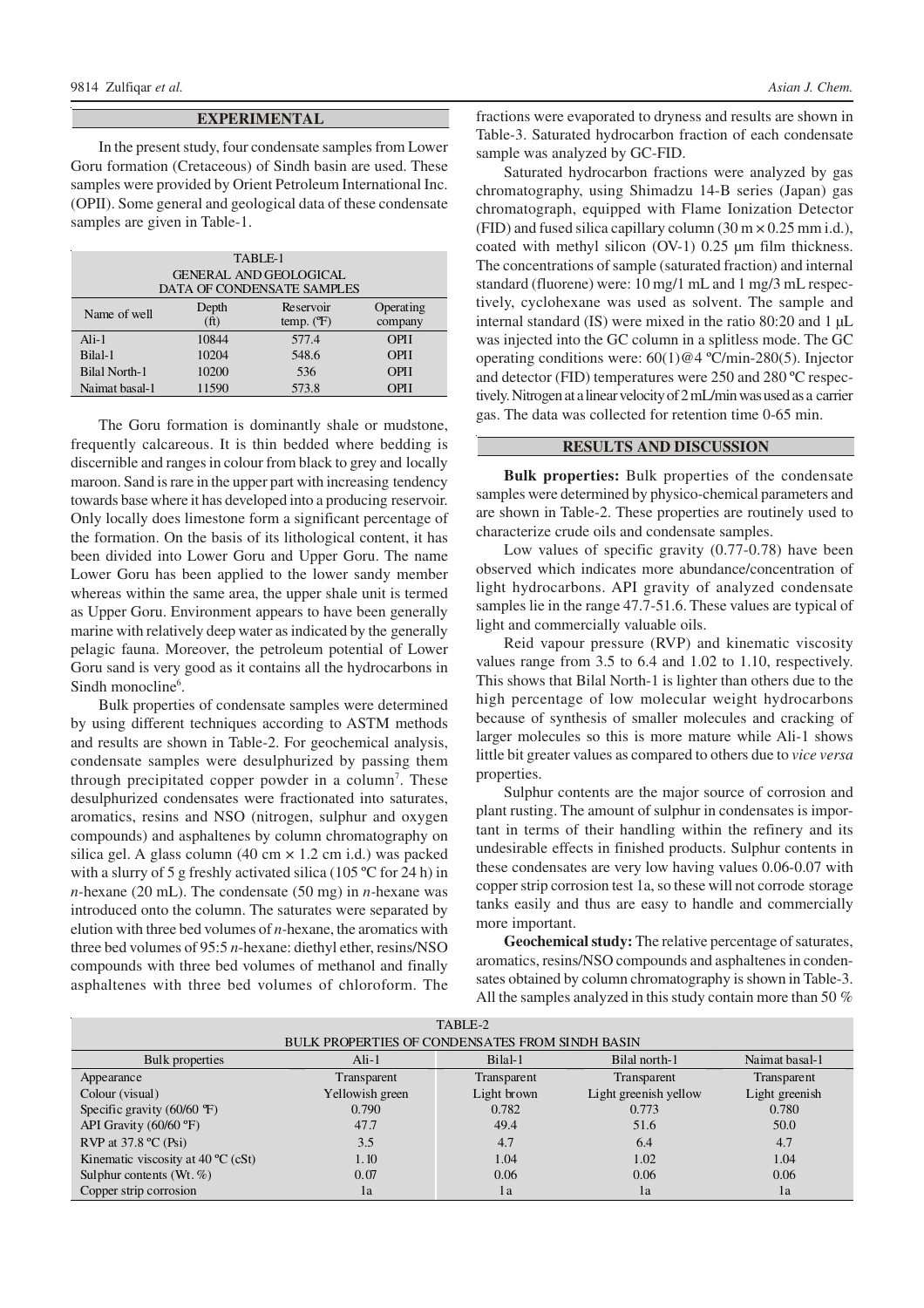| TABLE-3                                |      |      |                                 |                |  |
|----------------------------------------|------|------|---------------------------------|----------------|--|
| RELATIVE PERCENTAGE OF                 |      |      |                                 |                |  |
| <b>COMPOUND CLASSES IN CONDENSATES</b> |      |      |                                 |                |  |
| Condensates                            |      |      | Saturates Aromatics Resins/NSOs | Asphaltenes    |  |
| $Ali-1$                                | 60.5 | 10.1 | 28.8                            | 0.6            |  |
| Bilal-1                                | 79.2 | 4.6  | 15.8                            | 0.4            |  |
| Bilal north-1                          | 81.5 | 6.8  | 11.4                            | 0.3            |  |
| Naimat basal-1                         | 78.3 | 6.6  | 14.7                            | 0 <sub>4</sub> |  |

saturates. According to Tissot and Welte<sup>4</sup>, crude oils containing more than 50 % saturated hydrocarbons are classified as paraffinic oils. Therefore, all analyzed condensates are considered as paraffinic. As saturated hydrocarbons increase with maturity, thus Bilal North-1 is comparatively more mature than Ali-1.

The relative contributions of the suite of different *n*alkanes included in the total hydrocarbon fractions provide information about the sources. For example, the large abundance of  $C_{27}$ ,  $C_{29}$  and  $C_{31}$  *n*-alkanes in sediment extracts and crude oils show significant contribution from the land plants. While the profusion of  $n-C_{17}$ , in contrast, indicates the algal contributions<sup>8</sup>. Therefore, terrestrial to aquatic ratio (TAR) values can be used in order to determine the source input of the crude oils and are calculated using eqn. 1. The sum of *n*-alkanes concentrations  $(C_{27} + C_{29} + C_{31})$  can be used as a measure of the input of *n-*alkanes from terrestrial plants and the sum of  $(C_{15} + C_{17} + C_{19})$  indicates *n*-alkanes from aquatic sources. When aquatic sources predominate, the terrestrial to aquatic ratio decreases to values $9$  less than 1.0.

$$
TAR = \frac{n - C_{27} + n - C_{29} + n - C_{31}}{n - C_{15} + n - C_{17} + n - C_{19}}
$$
(1)

Table-4 shows that the TAR values lie in the range 0.12- 0.47, so all samples have predominance of aquatic sources along with the contribution from terrestrial organic matter. The TAR values show that Bilal-1 and Naimat Basal-1 with TAR value 0.12 have more contributions of aquatic sources as compared to other condensate samples. The nature of the organic matter and the redox potential of the depositional environment of the oils and condensates can be determined by using Pr/Ph ratio. This ratio is similar for petroleum, which has resulted from material deposited under similar conditions. The Pr/Ph ratio of Bilal-1, Bilal North-1 and Naimat Basal-1 are greater than 3.0, so the organic matter was exposed to oxidation before or during deposition. Moreover, the more organic lean lacustrine, fluvial and deltaic sediments generate oils and condensate with ratios greater than 3.0. The Pr/Ph ratio value for Ali-1 condensate is less than 3.0, it could be due to low comparative maturity.

Isoprenoid and *n*-alkane data provides valuable information on biodegradation, maturity and diagenetic conditions.

With increasing maturity, the *n*-alkanes are generated faster than isoprenoids resulting in a decrease in isoprenoid/*n*alkane ratios. Biodegradation, in contrast, removes *n*-alkanes faster, increasing isoprenoid/n-alkane ratios<sup>10</sup>. Therefore, Pr/  $n - C_{17}$  and Ph/ $n - C_{18}$  ratios greater than 1.0 shows biodegradation and this value less than 1.0 is an indication of non-biodegraded oil. The isoprenoid/*n*-alkane ratio for these condensate samples is less than 1.0, so these samples are mature and non-biodegraded. There is the influence of source on these ratios, *e.g*., oil from source rock deposited under open water conditions show  $Pr/n-C_{17} < 0.5$ , while those from peat swamp have ratios  $> 1.0<sup>11</sup>$ . The Pr/*n*-C<sub>17</sub> ratio lie in the range of 0.22-0.30 as shown in Table-4. So these condensates were derived from source rocks deposited under open water conditions as this ratio is less than 0.5.

Because of the limitations of the isoprenoid/*n*-alkane ratios for correlation purposes due to its decrease with thermal maturity, a new ratio  $Pr+n-C_{17}/Ph+n-C_{18}$  is proposed by Alexander *et al.*<sup>12</sup>. The ratio should reflect more closely the nature of the kerogen, rather than the stage of generation reached in source rocks by reducing the effect of different proportions of *n*-alkanes and isoprenoids being produced at various stages of generation. Therefore, it appeared to be much more dependent on the nature of the source material and its depositional environment<sup>12</sup>. Pr+*n*-C<sub>17</sub>/ Ph+*n*-C<sub>18</sub> ratios for Bilal-1, Bilal North-1 and Naimat Basal-1 are nearly equal showing similar source material and depositional environment but Ali-1 is somewhat different from them.

The pre-dominance of odd *versus* even carbon numbered *n-*alkanes can be used to obtain a crude oil estimate of thermal maturity of petroleum. These measurements include the carbon preference index (CPI) and the improved odd even preference (OEP). The CPI and OEP values are calculated using eqns. 2 and 3, respectively.

$$
CPI = \frac{1}{2} \left[ \frac{C_{23} + C_{25} + C_{27} + C_{29} + C_{31}}{C_{24} + C_{26} + C_{28} + C_{30} + C_{32}} + \frac{C_{25} + C_{27} + C_{29} + C_{31} + C_{33}}{C_{24} + C_{26} + C_{28} + C_{30} + C_{32}} \right]
$$
(2)

$$
OEP = \frac{C_{25} + 6C_{27} + C_{29}}{4C_{26} + 4C_{28}}
$$
 (3)

Odd carbon numbered *n*-alkanes are often formed in preference to the even carbon numbered compounds when petroleum forms from kerogen<sup>13</sup>. Thermal degradation of kerogen during catagenesis subsequently generates new alkanes without predominance. Thus, the preference of odd numbered molecules progressively disappears. These are maturity indicator parameters for correlation between samples of similar

| TABLE-4                                                                   |            |       |               |               |                                    |            |            |
|---------------------------------------------------------------------------|------------|-------|---------------|---------------|------------------------------------|------------|------------|
| TAR, Pr/Ph, ISOPRENOID/n-ALKANE RATIOS, CPI AND OEP OF CONDENSATE SAMPLES |            |       |               |               |                                    |            |            |
| Condensate samples                                                        | <b>TAR</b> | Pr/Ph | $Pr/n-C_{17}$ | $Ph/n-C_{18}$ | $Pr+n-C_{17}$<br>$Ph + n - C_{18}$ | <b>CPI</b> | <b>OEP</b> |
| $Ali-1$                                                                   | 0.47       | 2.90  | 0.22          | 0.07          | 1.05                               | 1.04       | 1.07       |
| Bilal-1                                                                   | 0.12       | 5.23  | 0.30          | 0.07          | 1.48                               | 1.04       | 1.06       |
| Bilal north-1                                                             | 0.14       | 4.20  | 0.26          | 0.07          | 1.33                               | 1.04       | 1.08       |
| Naimat basal-1                                                            | 0.12       | 4.46  | 0.28          | 0.07          | 1.33                               | 1.06       | 1.09       |